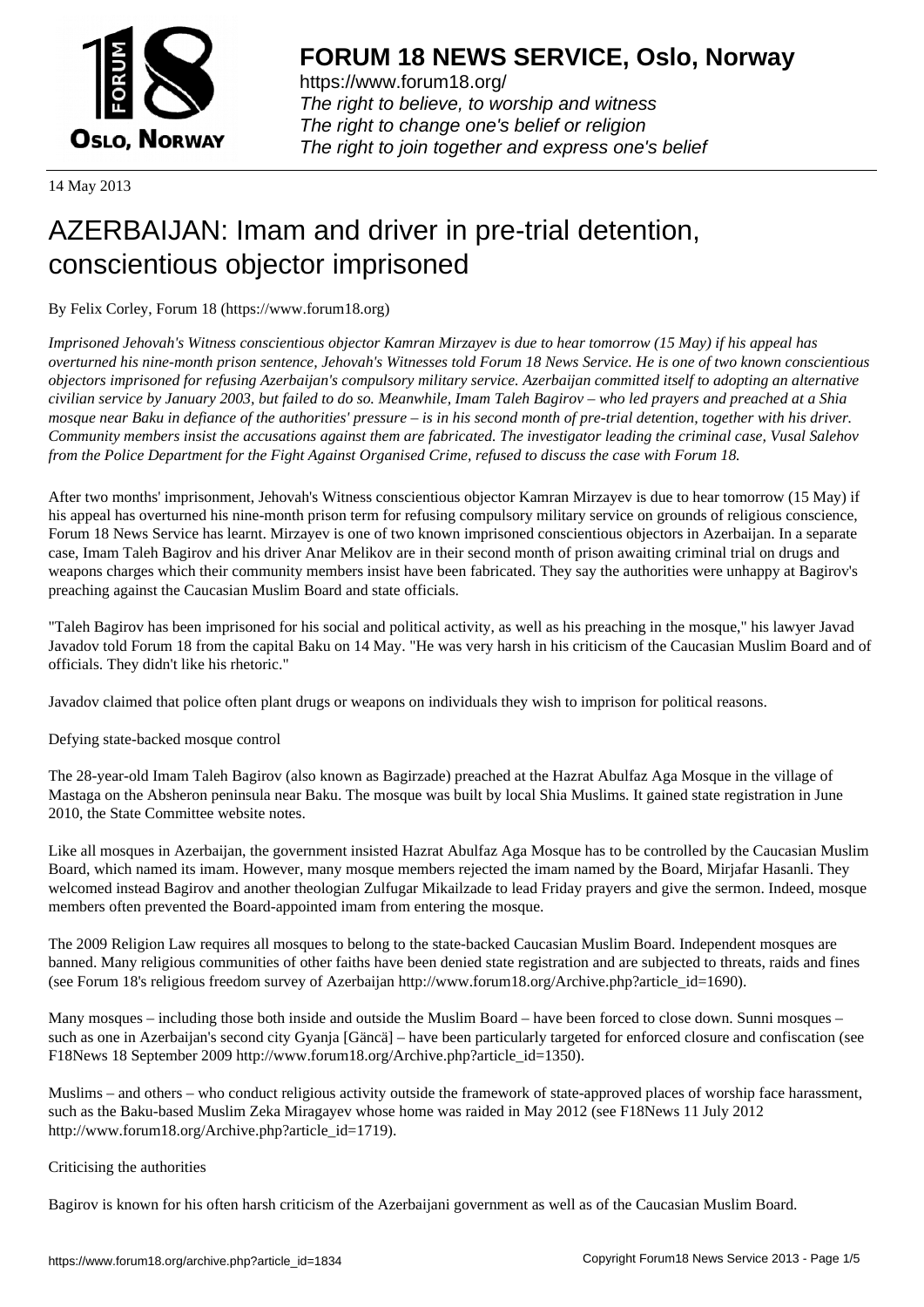After university in Baku, Bagirov received religious education in Qom in Iran and Najaf in Iraq, two of Shia Islam's holiest cities and centres of learning. He returned to Azerbaijan in May 2011. That month Bagirov was arrested and subsequently imprisoned for 18 months for his participation in demonstrations against bans on the headscarf for girls in schools. He was not freed until November 2012. Mikailzade had received a suspended sentence.

In sermons shared on social media, Bagirov compared the government to the Egyptian pharaohs, and called Muslims out into the streets, independent Baku journalist Idrak Abbasov wrote in a 5 April article for the Institute for War and Peace Reporting.

"No matter how many evil-doers there are in this world, how many men in black masks and guns, Allah is with us," Abbasov quoted Bagirov as saying in one sermon. "You have stolen people's land, you have stolen the oil, and you still sit there with no one to say anything to you. Now you want to rule in the mosque too? No matter how influential an official is, he cannot rule inside the mosque."

## Heroin, pistol, bullets?

Bagirov and his driver Melikov were arrested on 31 March by officers of Baku's Sabunchu District police. Officers later claimed they had found just over a gram of heroin when they searched Bagirov, and a pistol, bullets and a knife when they searched Melikov.

When the authorities sought to imprison Baptist Pastor Hamid Shabanov in 2008 for leading an unregistered religious community in his home village of Aliabad, they chose to lodge criminal charges of owning an illegal gun. He and his church members insist the Russian gun – dating back to 1895 - on which the case was based was planted by police. Pastor Shabanov spent seven months in prison and under house arrest (see F18News 12 February 2009 http://www.forum18.org/Archive.php?article\_id=1254).

Elchin Qasimov (also known as Qasimli), a theologian who regularly attended the Hazrat Abulfaz Aga Mosque, rejected the authorities' allegations against Bagirov. "We condemn Taleh's arrest," he told Radio Free Europe's Azerbaijani service on 5 April. "He is a theologian and a person concerned about the fate of the people." He said neither he nor any other mosque member believed the drugs accusations against Bagirov, describing them as "impossible".

"At first there was pressure not to allow Taleh into the mosque," Qasimov told Radio Free Europe. He said pressure on the mosque from the State Committee for Work with Religious Organisations had stopped after Bagirov's arrest.

A mosque official, who asked not to be named, told Radio Free Europe the village Administration as well as higher-level officials had warned the mosque not to allow Bagirov to lead prayers or preach there.

The head of Mastaga Administration, Zulfugar Jafarov, insisted to Radio Free Europe's Azerbaijani service on 5 April that all was quiet in the Hazrat Abulfaz Aga Mosque. "People are conducting their rituals. No warning has been given to the mosque."

#### Police beating?

Bagirov and Melikov were initially held at Sabunchu District Police station. On 2 April, Baku's Sabunchu District Court ordered their detention in pre-trial custody for two months while the case is investigated. The two men were transferred that day to the Police Department for the Fight Against Organised Crime. In mid-April, Bagirov and Melikov were transferred to the Investigation Isolation Prison in Kurdakhani north of Baku.

Bagirov's lawyer Javadov met his client on 3 April at the Department for the Fight Against Organised Crime. The lawyer told journalists the same day that at Sabunchu District police station after his arrest, officers tied Bagirov's hands and feet together and beat him. Because his hands were so tightly bound, he lost the ability to move his right hand. Javadov said signs of the beatings were still visible on Bagirov's body.

Forum 18 tried to reach Colonel Javanshir Babayev, head of Sabunchu District Police, on 14 May. Although officers said he was in his office they said they were unable to give Forum 18 his direct telephone number. The same day Ali Aliyev, who said he was one of Colonel Babayev's aides, said he did not recall Bagirov's case. "But we don't beat detainees," Aliyev insisted to Forum 18. "Our senior officers take a very serious approach to that."

#### Three years' imprisonment?

Bagirov is facing charges under Criminal Code Article 234.1. This punishes production, purchase, storage, transfer or sale of drugs with a prison term of up to three years. Melikov faces criminal charges of illegal possession of weapons.

The case against Bagirov is being led by Vusal Salehov, an investigator from the Police Department for the Fight Against Organised Crime. Reached on 14 May, he immediately put down the phone as soon as Forum 18 introduced itself. Subsequent calls went unanswered.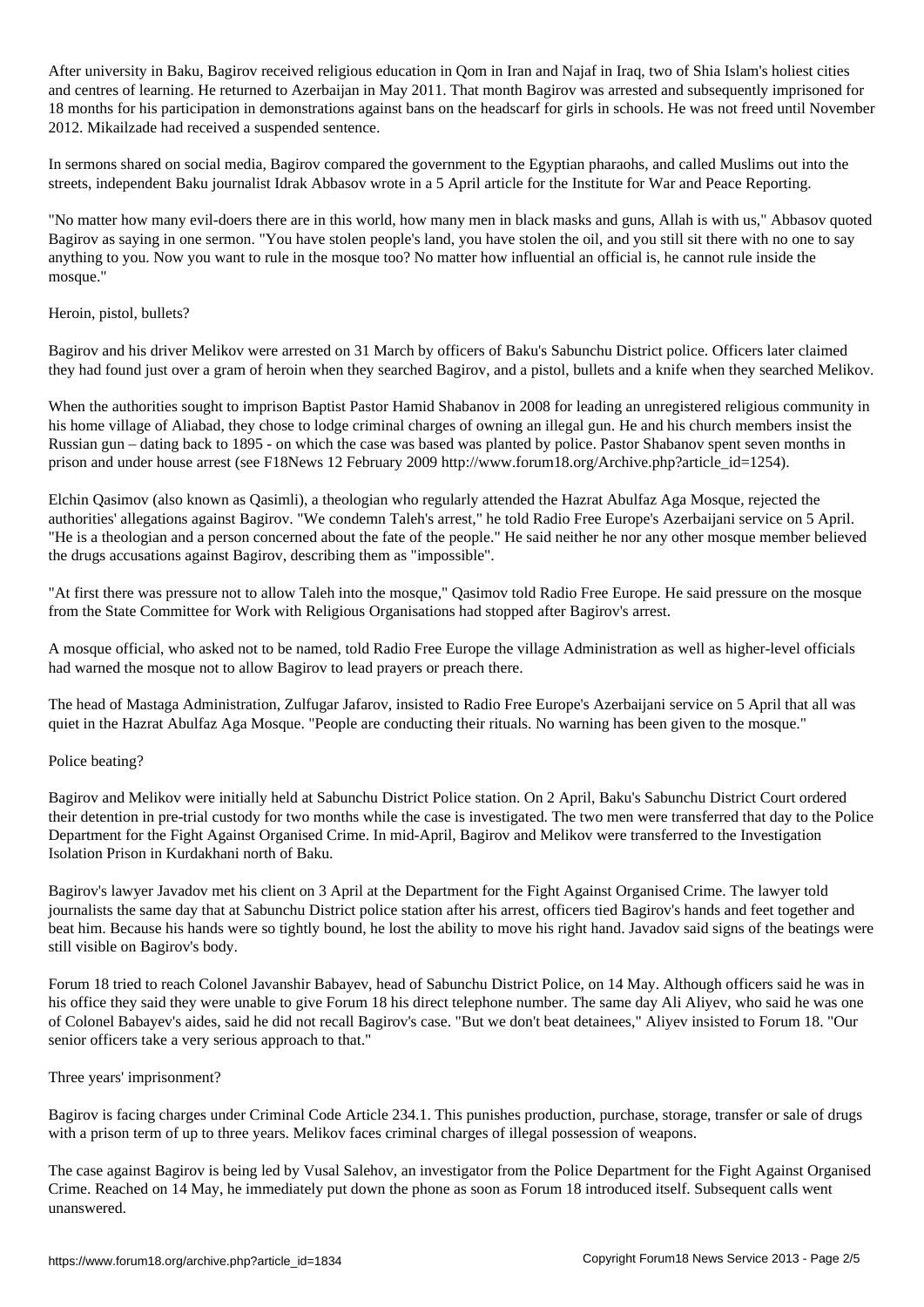The lawyer  $\mathcal I$  he believes the pre-trial detention will be extended function will be end of  $\mathcal I$ applied to court for his client to be transferred to house arrest while the investigation against him continues. However, the suit was held by Sabunchu District Court for a month before being handed to Narimanov District Court. There on 3 May, Judge Abbas Aliyev rejected the suit.

Bagirov, who was allowed to appear and speak at the 3 May hearing, told the court he expected nothing from it. "The reason for my arrest is the injustice ruling in this country," Islamazeri.az quoted him as declaring.

Javadov lodged an appeal on Bagirov's behalf to Baku Appeal Court against the lower court decision. However, on 13 May Judge Abid Abdinbayov rejected the appeal.

Javadov told Forum 18 that he had visited Bagirov again at the detention facility at Kurdakhani on 13 May. "He now has the Koran and some other books, and is not prevented from praying. However, the prison won't let him have all the books that have been brought for him."

### Nine months' imprisonment

Jehovah's Witness Kamran Mirzayev – who was imprisoned after rejecting Azerbaijan's compulsory military service on grounds of religious conscience – has tried to overturn his prison term. His appeal was heard on 14 May by a panel of judges at Sheki Appeal Court, chaired by Judge Humbat Salimov. The Court said the decision is to be officially announced on 15 May, Jehovah's Witnesses told Forum 18. Officials at the Court refused to give Forum 18 any information on 14 May.

The 18-year-old Mirzayev, who lived in Baku, is originally from the town of Goychay [Göyçay] in central Azerbaijan, which is still his officially-registered place of residence.

A criminal case was opened against him after he declared that he could not serve in the armed forces and wished to do an alternative, non-military service. The case was launched under Article 321.1 of the Criminal Code. This states: "Evasion without lawful grounds of call-up to military service or of mobilisation, with the purpose of evading serving in the military, is punishable by imprisonment for up to two years [in peacetime]".

Mirzayev was summoned for trial on 12 March at Goychay Court. There, Judge Farhad Efendiyev sentenced him to nine months' imprisonment, according to court documents seen by Forum 18. He was arrested in court once the verdict was announced, Jehovah's Witnesses told Forum 18. He then lodged the appeal to Sheki Appeal Court.

#### Still imprisoned

The other current known imprisoned conscientious objector is Fakhraddin Mirzayev (no relation of Kamran). A Jehovah's Witness from Gyanja, he had his 20th birthday in prison on 19 March.

Fakhraddin Mirzayev was sentenced at Gyanja's Kapaz District Court on 25 September 2012 to one year's imprisonment under Article 321.1 of the Criminal Code. On 21 November 2012 a panel of three judges at Gyanja Appeal Court upheld the decision of the lower court.

Fakhraddin Mirzayev has lodged a further appeal to Azerbaijan's Supreme Court and is awaiting a hearing, Jehovah's Witnesses told Forum 18 on 14 May.

Originally held in Gyanja, after his November 2012 appeal was rejected Fakhraddin Mirzayev was transferred to prison camp No. 5 in the village of Halaj near Salyan, southwest of Baku. Human rights defender Eldar Zeynalov pointed out to Forum 18 that the prison's distance from Mirzayev's home town represents an "additional punishment" for him (see F18News 17 January 2013 http://www.forum18.org/Archive.php?article\_id=1791).

The prison address is:

5 nomreli Cezacekme muessisesi

Halaj settlement

Salyan region

Azerbaijan

Council of Europe concern